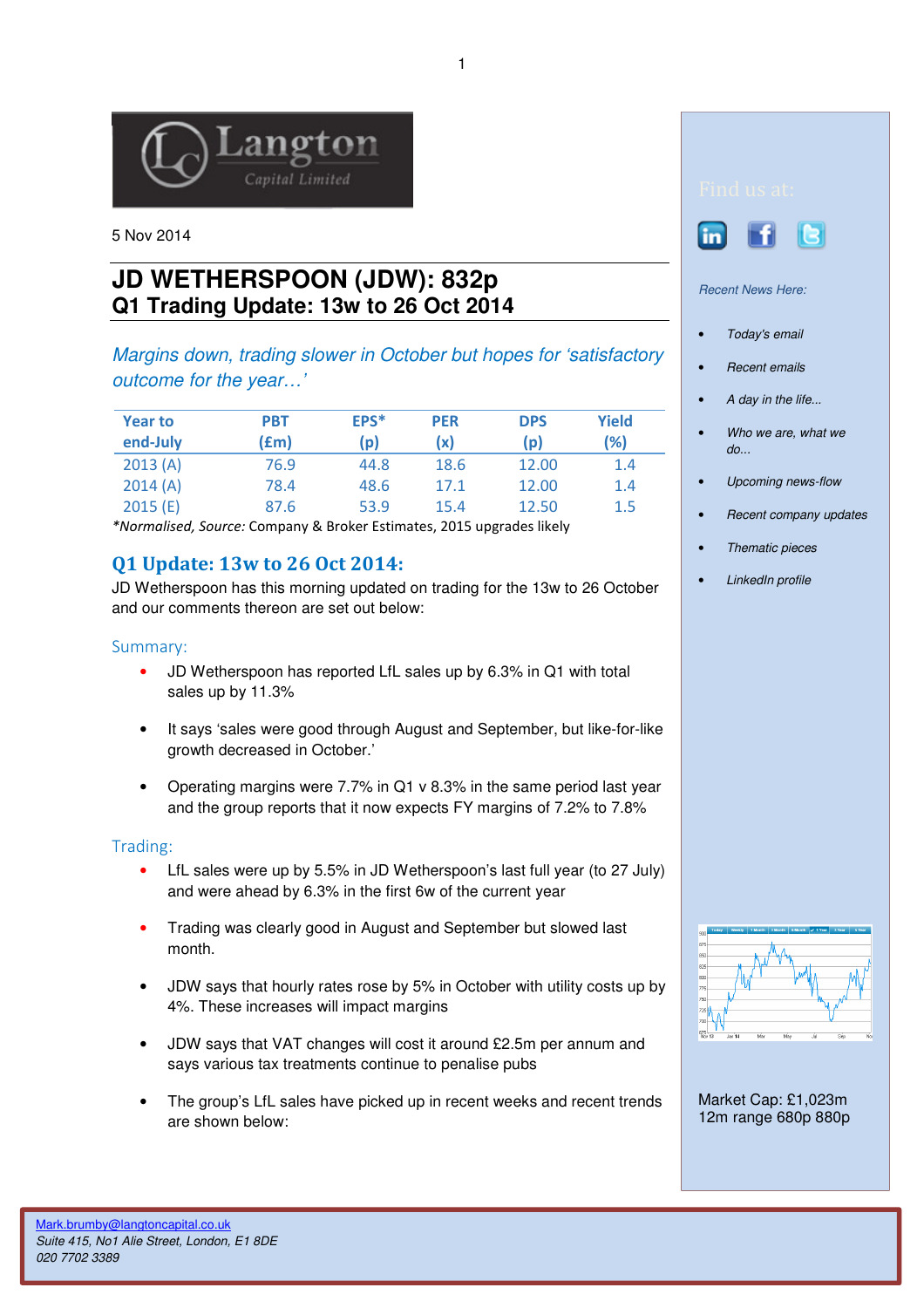| <b>Financial Period</b> | <b>LfL Sales</b><br>(%) |
|-------------------------|-------------------------|
| Full year 2008/09       | $+1.2$                  |
| Full year 2009/10       | $+0.1$                  |
| Full year 2010/11       | $+2.1$                  |
| Q1 2011/12              | $+1.1$                  |
| Η1                      | $+2.1$                  |
| Q3                      | $+2.0$                  |
| Full year 2011/12       | $+3.2$                  |
| Q1 2012/13              | $+7.1$                  |
| Н1                      | $+6.9$                  |
| Q3                      | $+6.3$                  |
| Full year 2012/13       | $+5.3$                  |
| Q1                      | $+3.7$                  |
| Q2 (first 12w)          | $+6.7$                  |
| Η1                      | $+5.2$                  |
| Q3                      | $+6.2$                  |
| Full year 2013/14       | $+5.5$                  |
| First 6w 2014/15        | $+6.3$                  |

#### **Tab.1. Recent Sales Trends:**

Source: Company Reports

### Balance Sheet & Other:

- JDW has opened two new pubs in Q1 and has 15 pubs under development: it expects to open around 30-40 pubs in the FY.
- The group has increased its debt facilities to £740 million and says 'there have been no other significant changes in the Company's overall financial position'

#### Outlook:

- JDW rails against stealth taxes and the supermarkets and says 'as a result of the slowdown in sales growth in October, combined with the cost increases referred to above, the Company is currently anticipating an operating margin in the range of 7.2-7.8% for the current financial year.'
- Overall, 'the Company is aiming for a satisfactory outcome for the current financial year.'

**Langton View:** Q3 and Q4 last year presented reasonably easy comps but this strong performance has continued into August and September.

October, however, could be different and the group is now, once again, guiding down on margins.

As mentioned previously, JDW has said consistently that margins are what happen after you've done your job (which is driving sales) and shareholders should have taken that on board.

There will be some observers, however, who are of the view that margins (in some circumstances at least) are what you make them. This could be frustrating for supporters who have been told that margins are bottoming out more than once in the recent past. The group is raising barriers to entry by keeping its prices low and by paying attractive rates to its staff – but, whilst the costs are immediate, the benefits are not.